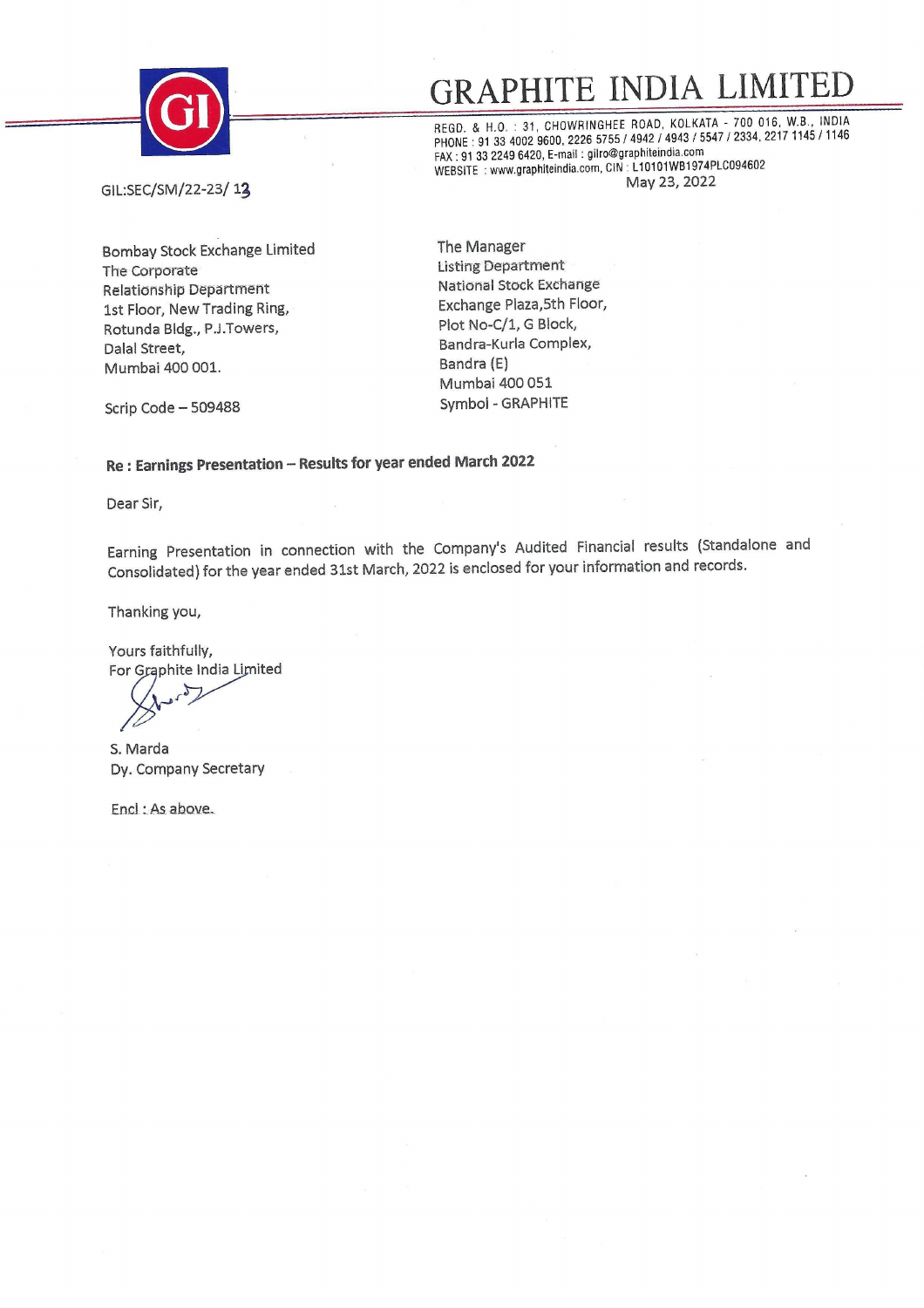

### Graphite India Limited NSE: GRAPHITE, BSE: 509488

### **Q4 and Full Year FY2022 Earnings Presentation May 23, 2022**

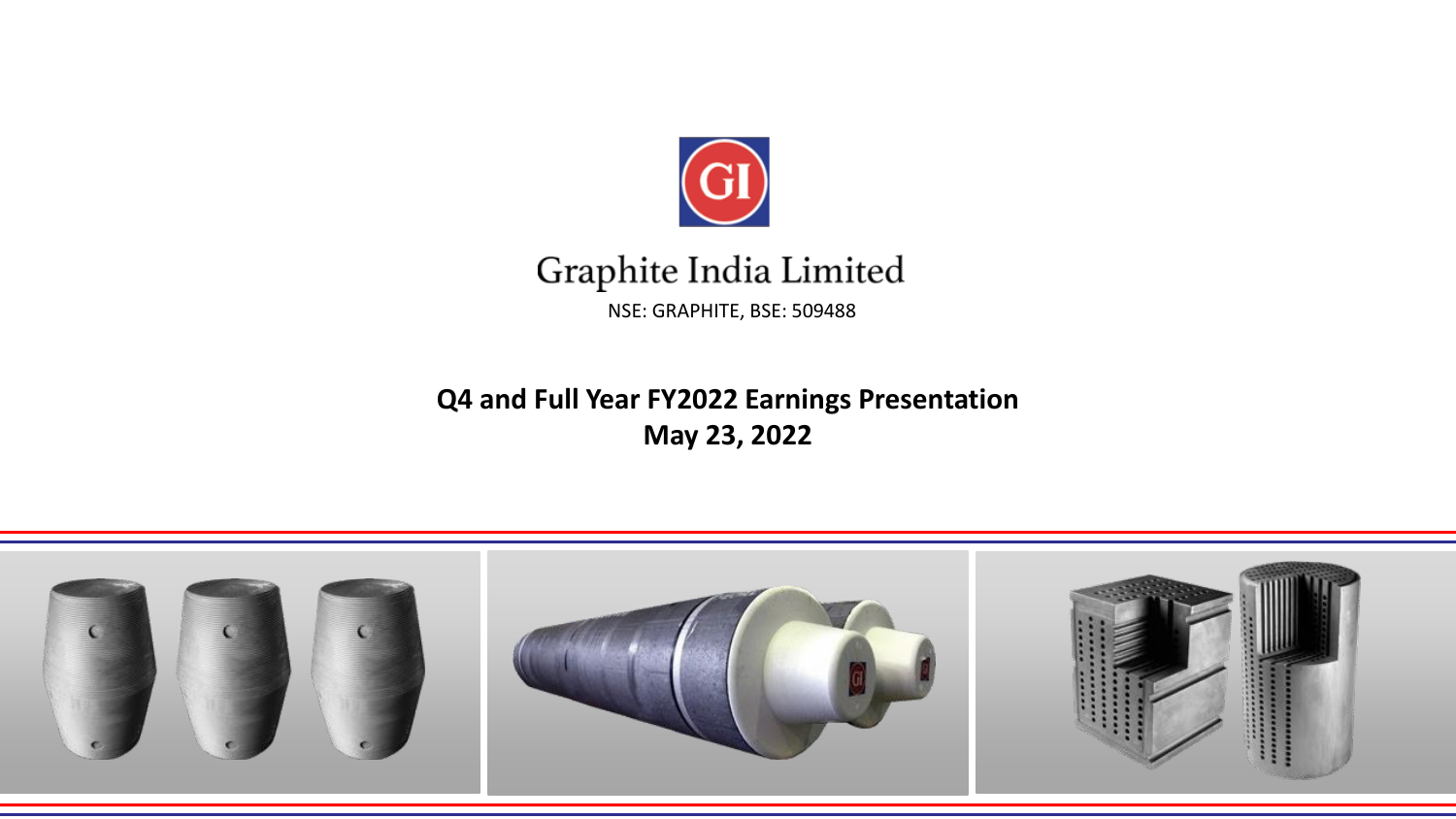# **Discussion Agenda**



|                                                                                                                                                                                                                                | $3 - 4$   |
|--------------------------------------------------------------------------------------------------------------------------------------------------------------------------------------------------------------------------------|-----------|
|                                                                                                                                                                                                                                | 5         |
|                                                                                                                                                                                                                                | $6-7$     |
|                                                                                                                                                                                                                                | 8         |
|                                                                                                                                                                                                                                | $9 - 10$  |
|                                                                                                                                                                                                                                | $11 - 13$ |
|                                                                                                                                                                                                                                | 14        |
| Segment Performance and the control of the control of the control of the control of the control of the control of the control of the control of the control of the control of the control of the control of the control of the | 15-16     |
|                                                                                                                                                                                                                                | 17        |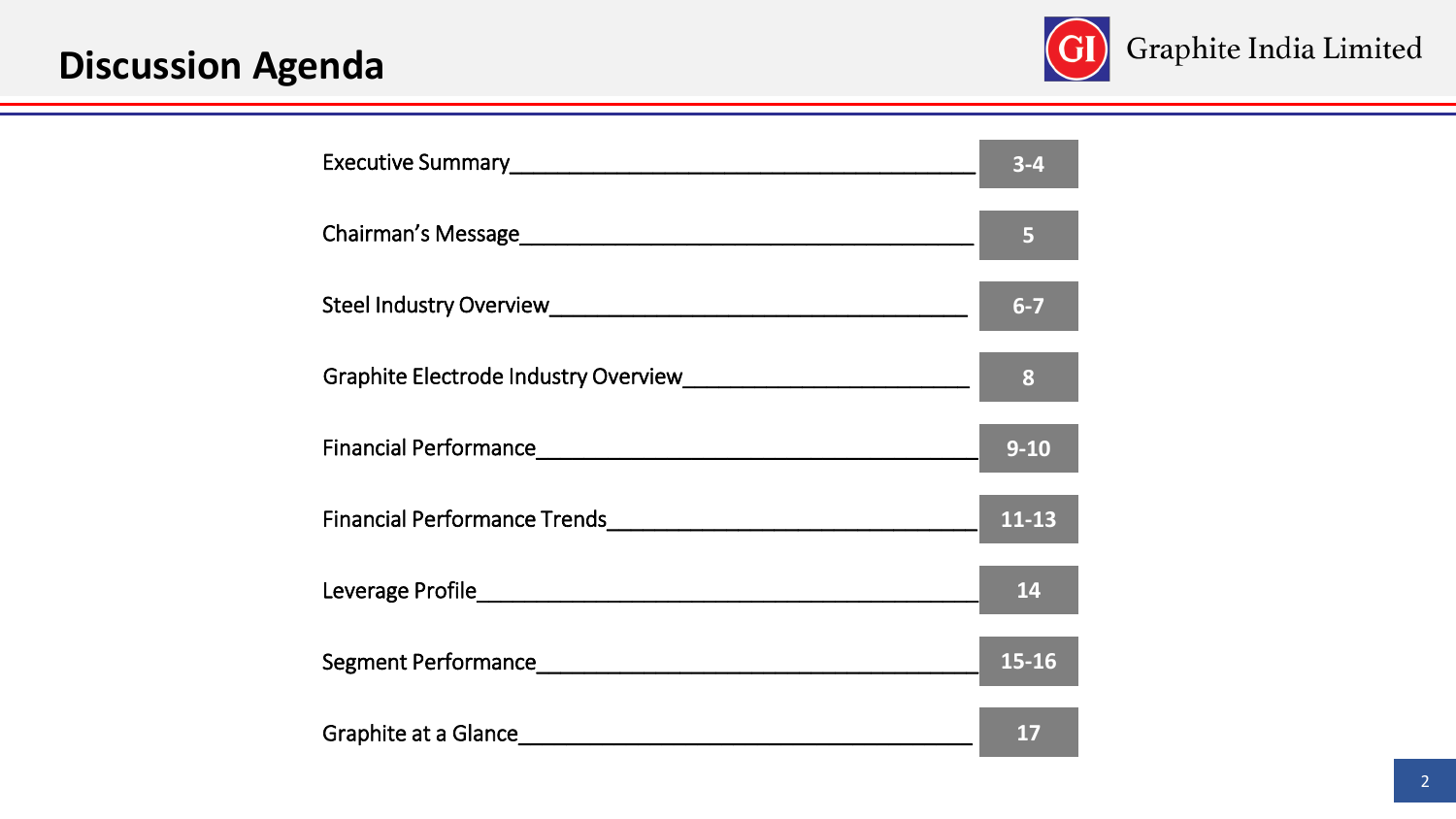### **Executive Summary - Consolidated**



#### **Q4 and Full Year FY2022 Consolidated Financial Performance**



\*EBITDA excluding CSR Expense and One Time Income : CSR Expense was Rs 30 crores in Q4 FY22 and FY22. Similarly, it was Rs. 70 Crores in Q4 FY21 and Rs. 73 crores in FY21. One time income of Rs. 91 Crores which was refunded by Damodar Valley Corporation (DVC) on account of electricity refund in Q4 and FY21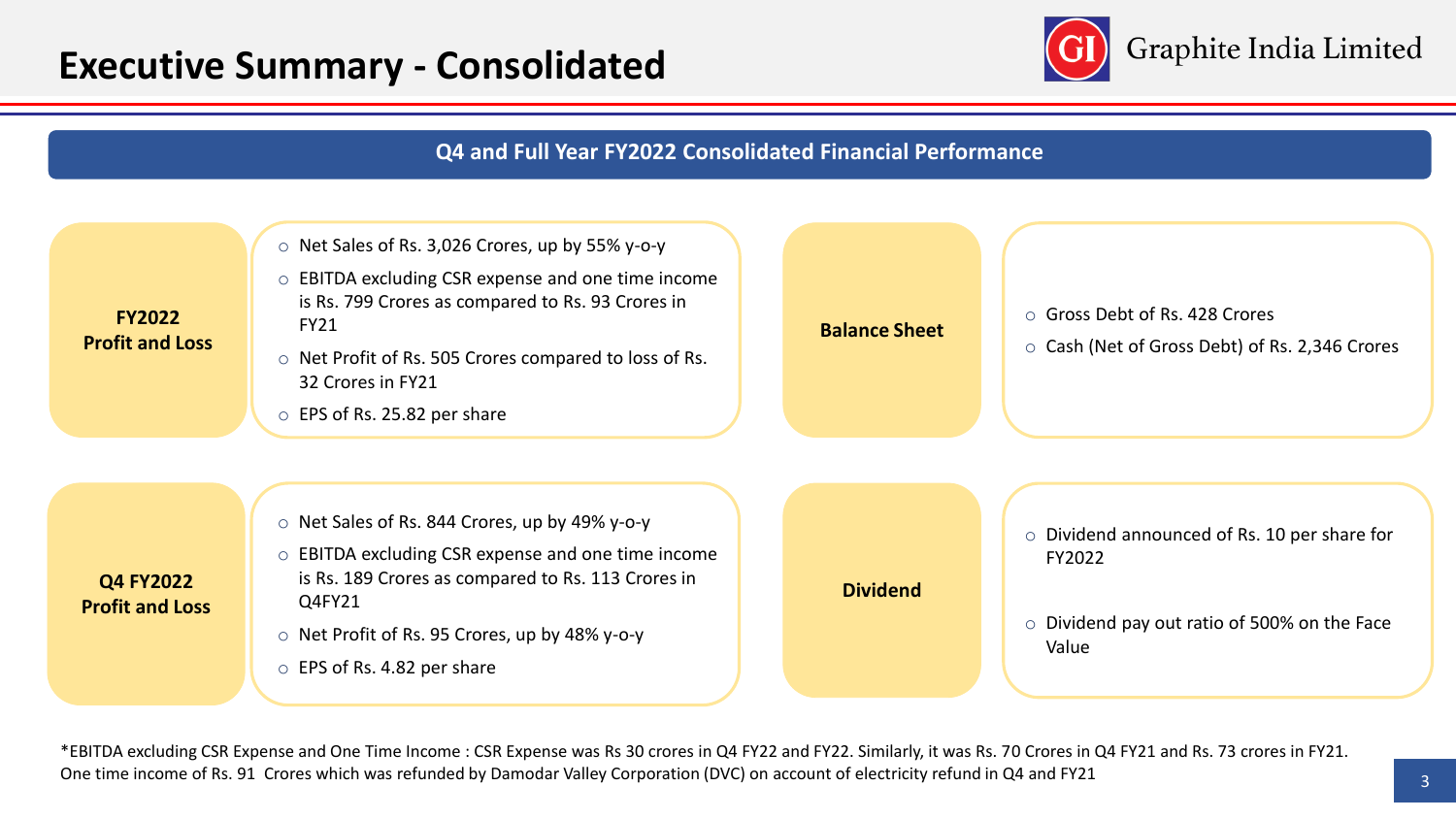### **Executive Summary - Standalone**



#### **Q4 and Full Year FY2022 Standalone Financial Performance**





\*EBITDA excluding CSR Expense and One Time Income : CSR Expense was Rs 30 crores in Q4 FY22 and FY22. Similarly, it was Rs. 70 Crores in Q4 FY21 and Rs. 73 crores in FY21. One time income of Rs. 91 Crores which was refunded by Damodar Valley Corporation (DVC) on account of electricity refund in Q4 and FY21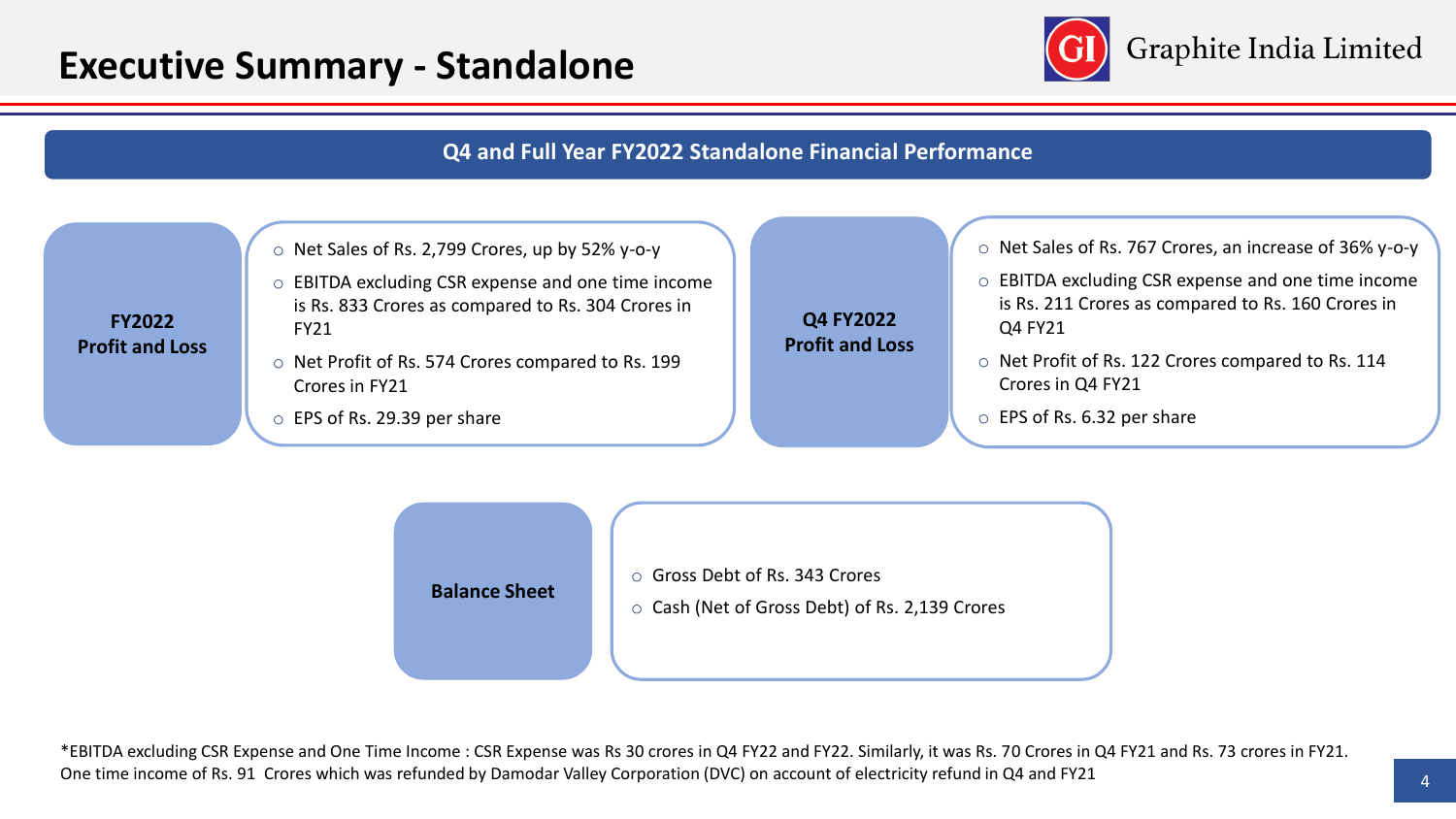## **Chairman's Message**





**K K Bangur Chairman**

"During FY2022, Graphite India registered a Consolidated Net sales of Rs. 3,026 Cr, growth of 55%, EBITDA before CSR expense of Rs. 799 Cr and Net Profit of Rs. 505 Cr. The capacity utilization during the year was 81% as compared to 58% in FY2021. Standalone Net Sales were Rs. 2,799 Cr, EBITDA of Rs. 833 Cr and Net Profit of Rs. 574 Cr. The growth during the year was driven by both improved realizations and volumes, backed by higher demand from both domestic and export markets. Our balance sheet remains robust with consolidated Net Cash balance of Rs. 2,346 Cr at the end of *March 2022.*

I am pleased that our Indian business delivered resilient performance despite second wave of Covid-19 impacting the first quarter and fresh challenges posed by geo-political crisis at the end of the fiscal year. At our German business operations, we saw a strong recovery in volumes however the performance was impacted due to sharp increase in *electricity and gas prices.*

In 2021, the steel industry across the world excluding China registered a strong growth in the steel production driven by robust demand by the end user industries on the back of easing of covid restrictions and supportive government monetary and fiscal policies. However, from the beginning of 2022, the global steel production was impacted due to escalation in Russia-Ukraine crisis, supply chain disruptions and higher energy price. As a result, in Q1 CY2022 global steel production excluding China declined by 2.2% y-o-y, with most countries registering a de-growth except India which continues to register a strong growth of 5.9% y-o-y. In view of these market conditions, the global steel demand outlook remain uncertain, but the Indian steel industry is expected to continue its momentum backed by strong *demand in India and increased demand for steel products from rest of the world.*

Looking ahead, we remain cautiously optimistic, the electrode demand and prices are expected to stabilize however uncertainty surrounding key input and logistics costs continue to add pressure. Our current priority is to adopt cost efficient solutions, ensure optimum utilization of resources and maintain the momentum for growth in profitability."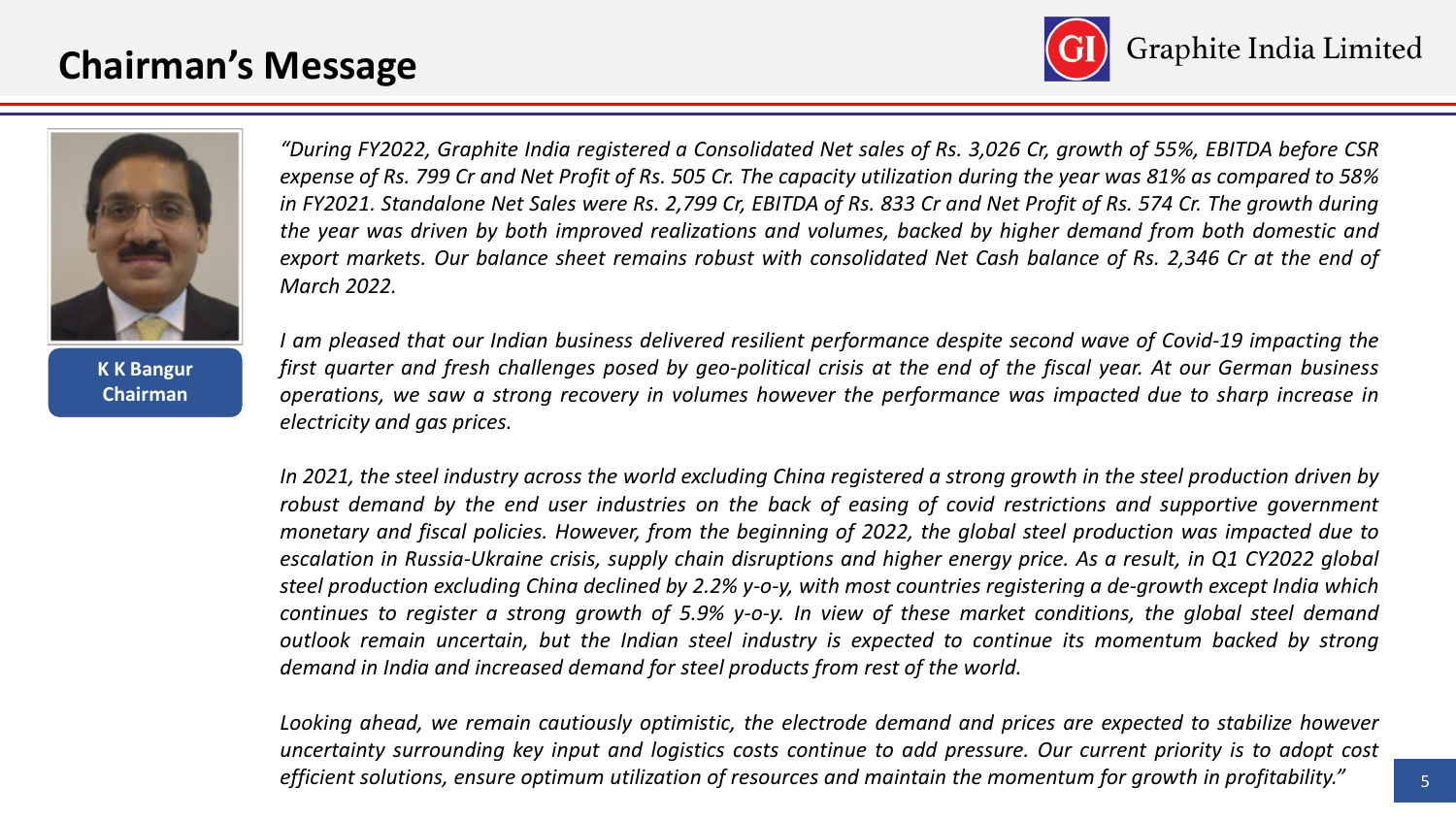

| <b>Crude Steel Production</b> |               |          | <b>Three Months Ended</b> |               | <b>Year Ended</b>  |         |         |            |
|-------------------------------|---------------|----------|---------------------------|---------------|--------------------|---------|---------|------------|
| (million MT)                  | <b>Mar-22</b> | $Mar-21$ | $Y-O-Y(X)$                | <b>Dec-21</b> | $Q$ -o- $Q$ $(\%)$ | 2021    | 2020    | $Y-O-Y(X)$ |
| Asia and Oceania              | 331.3         | 359.3    | (7.8)%                    | 315.1         | 5.1%               | 1,382.0 | 1,373.8 | 0.6%       |
| India                         | 31.9          | 30.1     | 5.9%                      | 30.0          | 6.3%               | 118.1   | 100.3   | 17.8%      |
| China                         | 243.4         | 272.0    | $(10.5)\%$                | 227.1         | 7.2%               | 1,032.8 | 1,064.7 | $(3.0)\%$  |
| Others                        | 56.0          | 57.2     | $(2.2)\%$                 | 58.0          | (3.4)%             | 231.1   | 208.8   | 10.7%      |
| South America                 | 10.6          | 11.0     | $(3.6)\%$                 | 11.4          | $(7.0)\%$          | 45.6    | 38.7    | 17.8%      |
| North America                 | 28.1          | 28.4     | (0.9)%                    | 29.6          | $(5.1)\%$          | 117.8   | 101.0   | 16.6%      |
| European Union                | 36.8          | 38.3     | (3.8)%                    | 37.4          | (1.6)%             | 152.5   | 132.1   | 15.4%      |
| Middle East                   | 10.2          | 10.4     | (1.9)%                    | 10.9          | (6.4)%             | 41.2    | 40.7    | 1.2%       |
| Others                        | 39.7          | 42.7     | $(7.0)\%$                 | 43.1          | (7.9)%             | 172.8   | 158.5   | $9.0\%$    |
| Total 64 Countries as per WSA | 456.6         | 490.0    | (6.8)%                    | 447.5         | 2.1%               | 1,911.9 | 1,844.9 | 3.6%       |





Note: Source: World Steel Association, the figures are estimates that may be revised with next month's production update. Above table represents Total 64 Countries as per WSA which accounts for 98% of total world crude steel production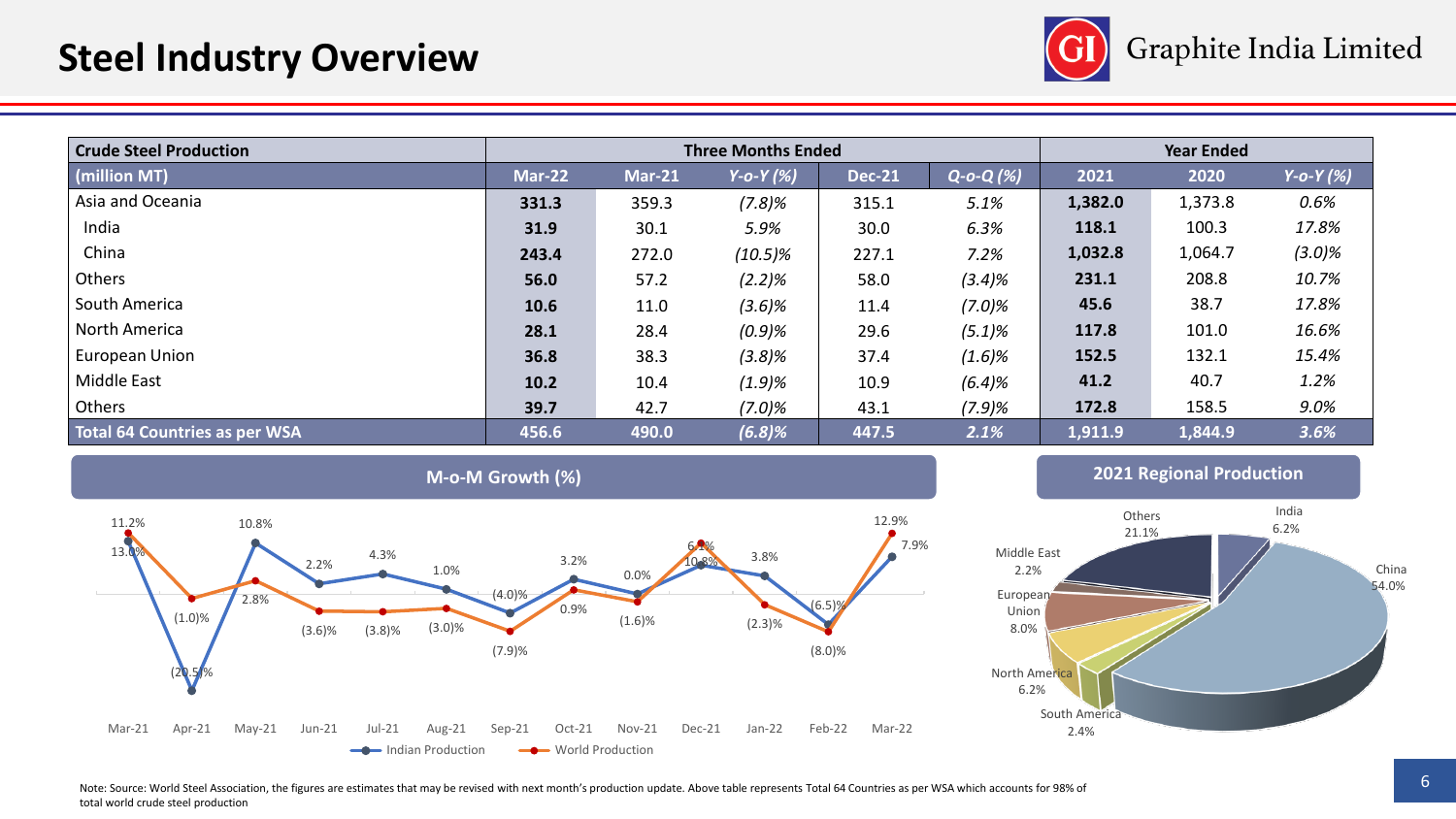## **Steel Industry Outlook and Dynamics**



- As per World Steel Association (WSA) Global crude steel production decreased by 6.8% to 456.6 Mt in Q1 CY2022 compared to 490 Mt in Q1 CY2021
- Global crude steel production excluding China registered a decrease of 2.2% on y-o-y due to slowdown arising from the conflict between Russia and Ukraine
- China crude steel production for Q1 CY2022 was 243.4 Mt, representing a decline of 10.5% y-o-y. The decline is primarily due to Covid-19 induced lockdown amidst the rising new variants and in line with the government capping to keep the steel output levels of 2021
- India's crude steel production in Q1 CY2022 was 31.9 Mt, registering a strong increase of 5.9% v-o-y and remaining second largest steel producer
- The EU produced 36.8 Mt of crude steel in Q1 CY2022, a decrease of 3.8% y-o-y
- Japan produced 23 Mt in Q1 CY2022, a decrease of 2.9% y-o-y
- North America produced 28.1 Mt of crude steel in Q1 CY2022, a decrease of 0.9% y-o-y with United States producing 20.3 Mt, a decrease of 0.4% y-o-y
- The Middle East produced 10.2 Mt of crude steel in Q1 CY2022, a decrease of 1.9% y-o-y

#### **Steel Industry Outlook**

- The WSA has forecasted steel demand to grow nominally by 0.4% in 2022 to reach 1,840.2 MT after increasing by 2.7% in 2021. In 2023 steel demand will see further growth of 2.2% to reach 1,881.4 MT. The subdued growth in 2022, is primarily due to higher fuel prices, peak inflation levels in key economies and supply chain disruptions due to the ongoing Russia and Ukraine crisis
- The steel production in India is expected to remain robust driven by strong demand for Indian steel products within India and from rest of the world. However, the high energy price environment, supply chain disruption may impact growth momentum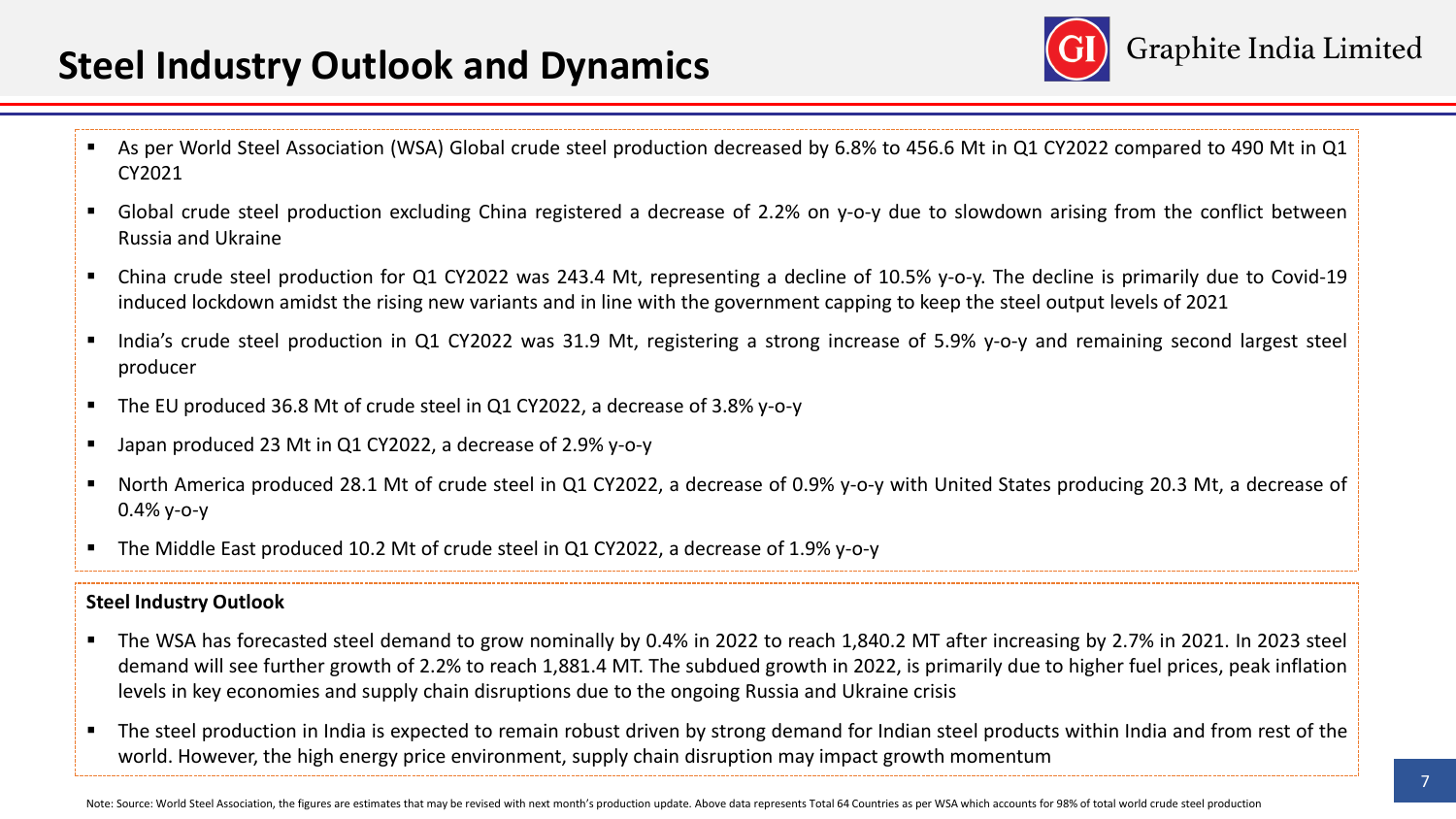

- As per S&P Platts, In 2021, China has approved the construction of 43 new EAFs with a total crude steel capacity of 29 million mt/year through capacity swaps, while in 2020, only about 10 million mt/year of new EAFs got construction approvals
- The new EAF capacities are expected to drive the demand of graphite electrode in the country and may result in lower export of electrode to other countries.
- China's crude steel production is expected to be capped to keep the output below 2021 levels. This policy is in line with Beijing's goal to achieve carbon neutrality by 2060
- China abolished rebate of 13% VAT on certain steel exports to reduce steel production and exports. The lower exports from China will lead to higher steel production in the EAF steel producing nations
- The recent announcement of the increased government spending on Indian infrastructure and the revival of key sectors such as construction, mining, capital goods and automobiles could have a positive impact on steel production and electrodes demand
- Withdrawal of custom duty in India on scrap imports should benefit EAF steel manufacturers
- Countries around the world are moving towards their carbon neutrality goals and therefore corporates are becoming environment conscious and adopting environment friendly manufacturing processes. Steel manufacturers are gradually moving towards EAF process which is expected to create sustainable demand for graphite electrode in the longer term
- Needle coke price and other input costs are witnessing a rising trend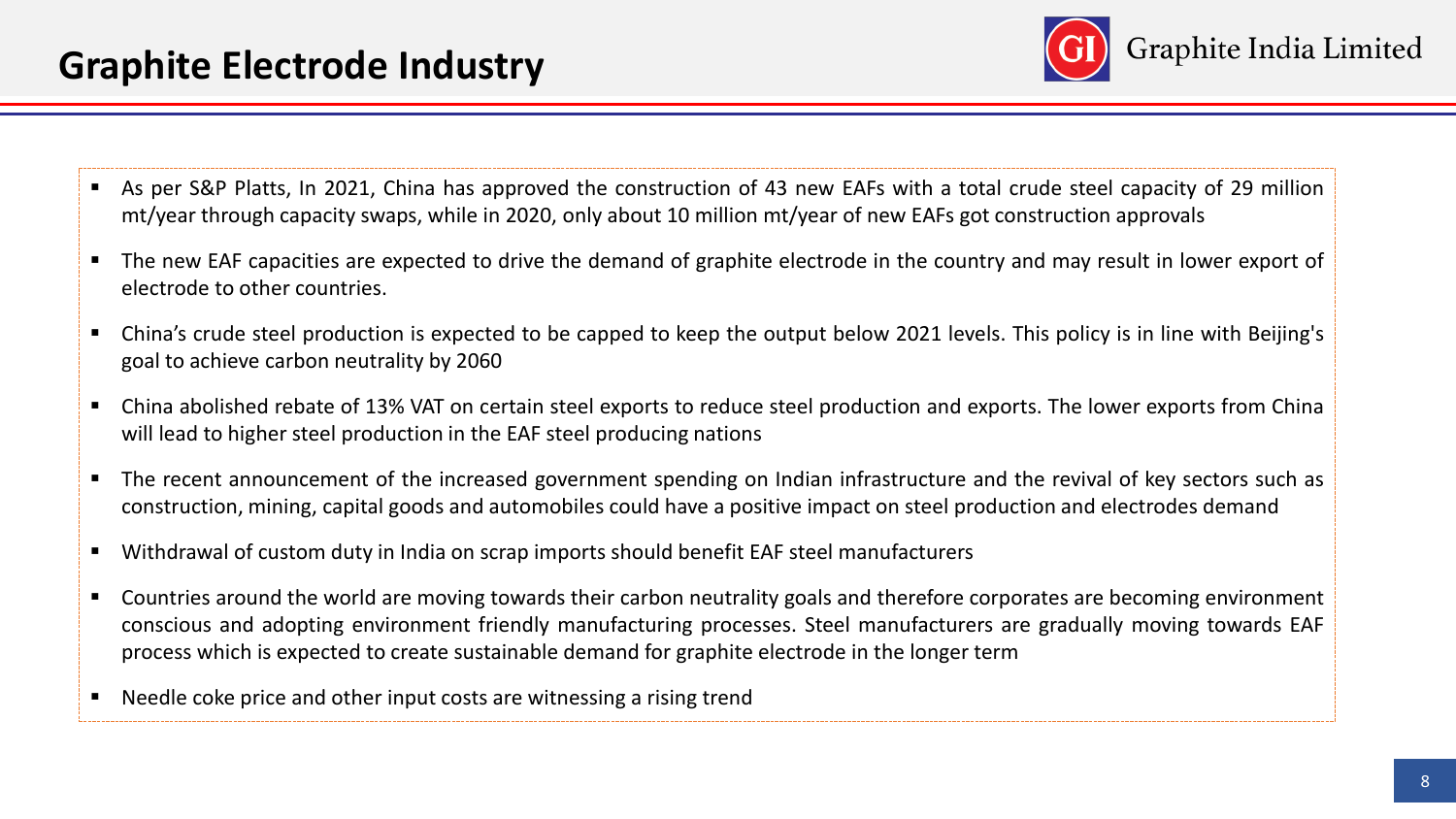## **Consolidated Financial Performance**



|                                                              |                | Q <sub>4</sub> | $y$ -0-y      | Q <sub>3</sub> | $q - 0 - q$   |               | <b>Year Ended</b> | $y - 0 - y$   |                                                |
|--------------------------------------------------------------|----------------|----------------|---------------|----------------|---------------|---------------|-------------------|---------------|------------------------------------------------|
| (Rs. Crore)                                                  | <b>FY2022</b>  | <b>FY2021</b>  | Growth<br>(%) | <b>FY2022</b>  | Growth<br>(%) | <b>FY2022</b> | <b>FY2021</b>     | Growth<br>(%) | <b>Comments</b>                                |
| <b>Net Sales</b>                                             | 844            | 565            | 49%           | 880            | (4%)          | 3,026         | 1,958             | 55%           |                                                |
| (Excluding Other Income)                                     |                |                |               |                |               |               |                   |               | In FY2022, sales y-o-y growth                  |
| Other Income                                                 | 71             | 56             | 27%           | 66             | 8%            | 294           | 316               | (7%)          | was driven both higher                         |
| <b>Total Income</b>                                          | 915            | 621            | 47%           | 946            | (3%)          | 3,320         | 2,274             | 46%           | volumes and improved                           |
|                                                              |                |                |               |                |               |               |                   |               | realizations                                   |
| EBITDA / (Loss) excluding CSR Expense<br>and One Time Income | 189            | 113            | 67%           | 203            | (7%)          | 799           | 93                |               |                                                |
| Margin (%)                                                   | 22%            | 20%            |               | 23%            |               | 26%           | 5%                |               |                                                |
|                                                              |                |                |               |                |               |               |                   |               | In $Q4$ FY2022, sales y-o-y                    |
| EBITDA / (Loss)                                              | 159            | 134            | 19%           | 203            | (22%)         | 769           | 111               |               | growth was primarily driven                    |
| Margin (%)                                                   | 19%            | 24%            |               | 23%            |               | 25.4%         | 5.7%              |               | higher realizations while<br>volumes were down |
| Interest                                                     | $\overline{2}$ | $\mathbf{1}$   | 100%          | $\overline{2}$ |               | 5             | 6                 | (17%)         |                                                |
| Depreciation                                                 | 14             | 14             |               | 14             |               | 55            | 52                | 6%            |                                                |
| Profit / (Loss) Before Tax (before                           | 143            | 119            | 20%           | 187            | (24%)         | 709           | 53                |               |                                                |
| <b>Exceptional items and Associates)</b>                     |                |                |               |                |               |               |                   |               |                                                |
| Share of Profit/(Loss) of an Associate                       | (2)            | (3)            |               | (3)            |               | (16)          | (10)              | 60%           |                                                |
| Profit / (Loss) Before Tax                                   | 141            | 116            | 22%           | 184            | (23%)         | 693           | 43                |               |                                                |
|                                                              |                |                |               |                |               |               |                   |               |                                                |
| Net Profit / (Loss)                                          | 95             | 64             | 48%           | 132            | (28%)         | 505           | (32)              |               |                                                |
| Margin (%)                                                   | 11%            | 11%            |               | 15%            |               | 17%           | $(2)$ %           |               |                                                |
|                                                              |                |                |               |                |               |               |                   |               |                                                |
| <b>Earnings Per Share (Rs)</b>                               | 4.82           | 3.29           | 47%           | 6.75           | (29%)         | 25.82         | (1.64)            |               |                                                |

Notes:

1. EBITDA excluding CSR Expense and One Time Income : CSR Expense was Rs 30 crores in Q4 FY22 and FY22. Similarly, it was Rs. 70 Crores in Q4 FY21 and Rs. 73 crores in FY21. One time income of Rs. 91 Crores which was refun electricity refund in Q4 and FY21

2. EBITDA includes Other Income<br>3. All margins calculated as a perc

All margins calculated as a percentage of Net Sales (excluding Other Income)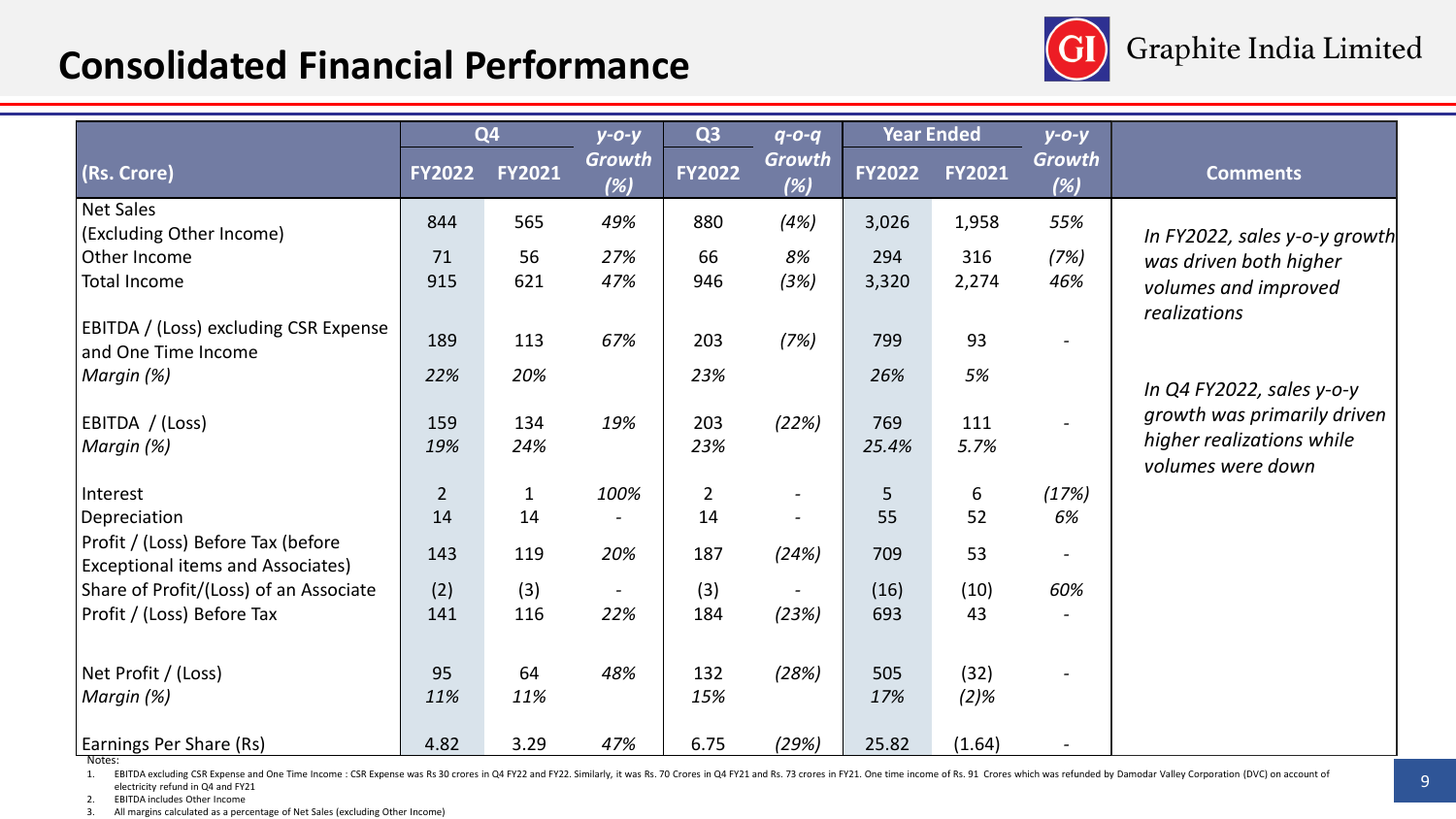## **Standalone Financial Performance**



|                                                                         |               | Q <sub>4</sub> | $y - 0 - y$              | Q <sub>3</sub> | $q - 0 - q$          |                | <b>Year Ended</b> | $y$ -0-y      |                                                |
|-------------------------------------------------------------------------|---------------|----------------|--------------------------|----------------|----------------------|----------------|-------------------|---------------|------------------------------------------------|
| (Rs. Crore)                                                             | <b>FY2022</b> | <b>FY2021</b>  | <b>Growth</b><br>(%)     | <b>FY2022</b>  | <b>Growth</b><br>(%) | <b>FY2022</b>  | <b>FY2021</b>     | Growth<br>(%) | <b>Comments</b>                                |
| <b>Net Sales</b>                                                        | 767           | 563            | 36%                      | 835            | (8%)                 | 2,799          | 1,839             | 52%           |                                                |
| (Excluding Other Income)                                                |               |                |                          |                |                      |                |                   |               | In FY2022, sales y-o-y growth                  |
| Other Income                                                            | 74            | 53             | 40%                      | 61             | 21%                  | 279            | 306               | (9%)          | was driven both higher                         |
| <b>Total Income</b>                                                     | 841           | 616            | 37%                      | 896            | (6%)                 | 3,078          | 2,145             | 43%           | volumes and improved<br>realizations           |
| EBITDA / (Loss) excluding One Time<br>Income and Expense                | 211           | 160            | 32%                      | 218            | (3%)                 | 833            | 304               | 174%          |                                                |
| Margin (%)                                                              | 28%           | 28%            |                          | 26%            |                      | 30%            | 17%               |               | In $QA$ FY2022, sales y-o-y                    |
| EBITDA / (Loss)                                                         | 181           | 181            |                          | 218            | (17%)                | 803            | 322               | 149%          | growth was primarily driven                    |
| Margin (%)                                                              | 24%           | 32%            |                          | 26%            |                      | 29%            | 18%               |               | higher realizations while<br>volumes were down |
| Interest                                                                | $\mathbf{1}$  | $\mathbf{1}$   | $\overline{\phantom{a}}$ | $\overline{2}$ | (50%)                | $\overline{4}$ | 6                 | (33%)         |                                                |
| Depreciation                                                            | 12            | 12             |                          | 11             | 9%                   | 46             | 45                | 2%            |                                                |
| Profit / (Loss) Before Tax (before<br>Exceptional items and Associates) | 168           | 168            | $\overline{\phantom{a}}$ | 205            | (18%)                | 753            | 271               | 178%          |                                                |
| Profit / (Loss) Before Tax                                              | 168           | 168            | $ \,$                    | 205            | (18%)                | 753            | 271               | 178%          |                                                |
| Net Profit / (Loss)                                                     | 122           | 114            | 7%                       | 155            | (21%)                | 574            | 199               | 188%          |                                                |
| Margin (%)                                                              | 16%           | 20%            |                          | 19%            |                      | 21%            | 11%               |               |                                                |
| <b>Earnings Per Share (Rs)</b>                                          | 6.32          | 5.83           | 8%                       | 7.85           | (19%)                | 29.39          | 10.20             | 188%          |                                                |

Notes:

1. EBITDA excluding CSR Expense and One Time Income : CSR Expense was Rs 30 crores in Q4 FY22 and FY22. Similarly, it was Rs. 70 Crores in Q4 FY21 and Rs. 73 crores in FY21. One time income of Rs. 91 Crores which was refun electricity refund in Q4 and FY21

2. EBITDA includes Other Income<br>3. All margins calculated as a perc

All margins calculated as a percentage of Net Sales (excluding Other Income)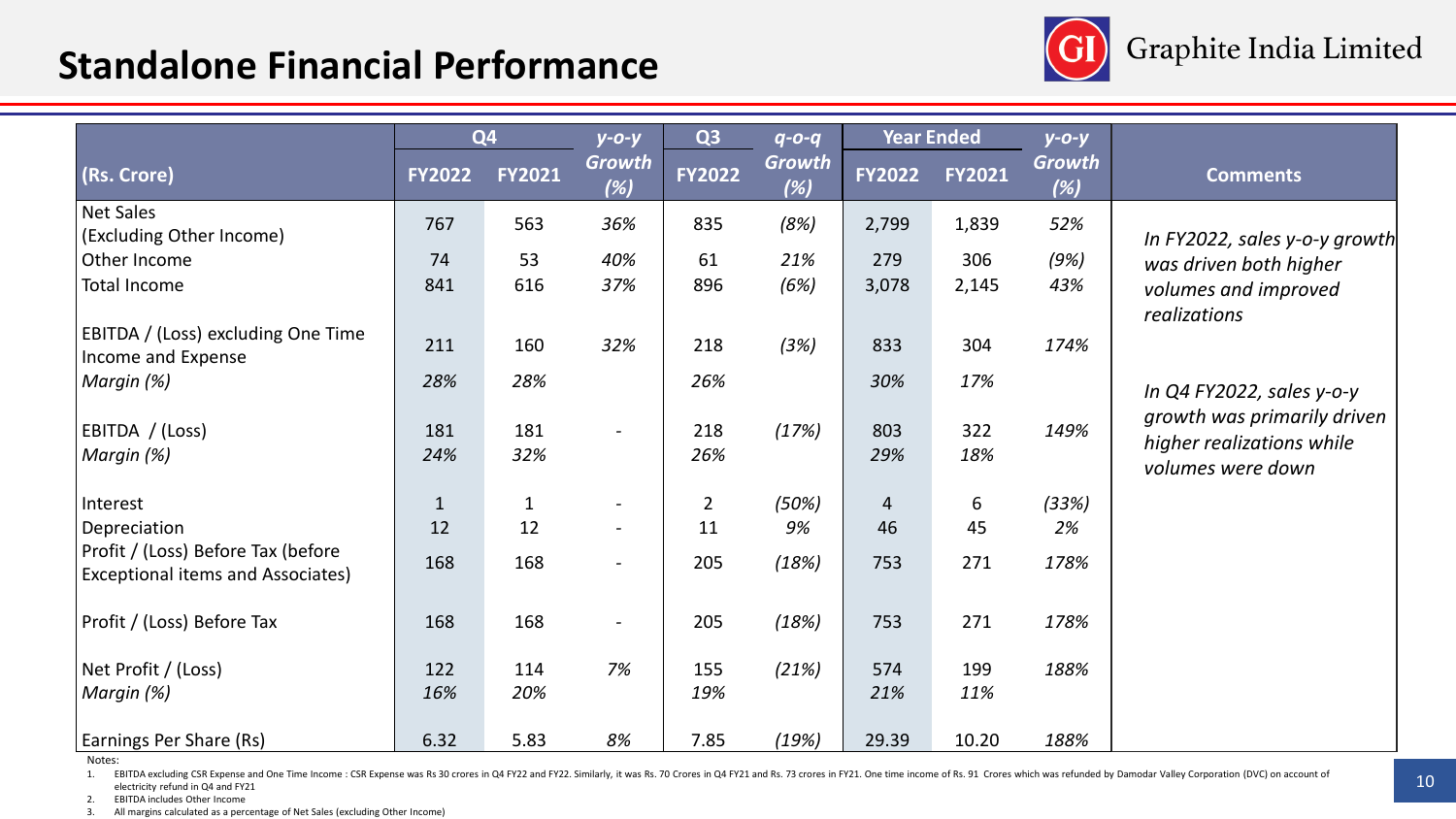### **Annual Performance Trends**













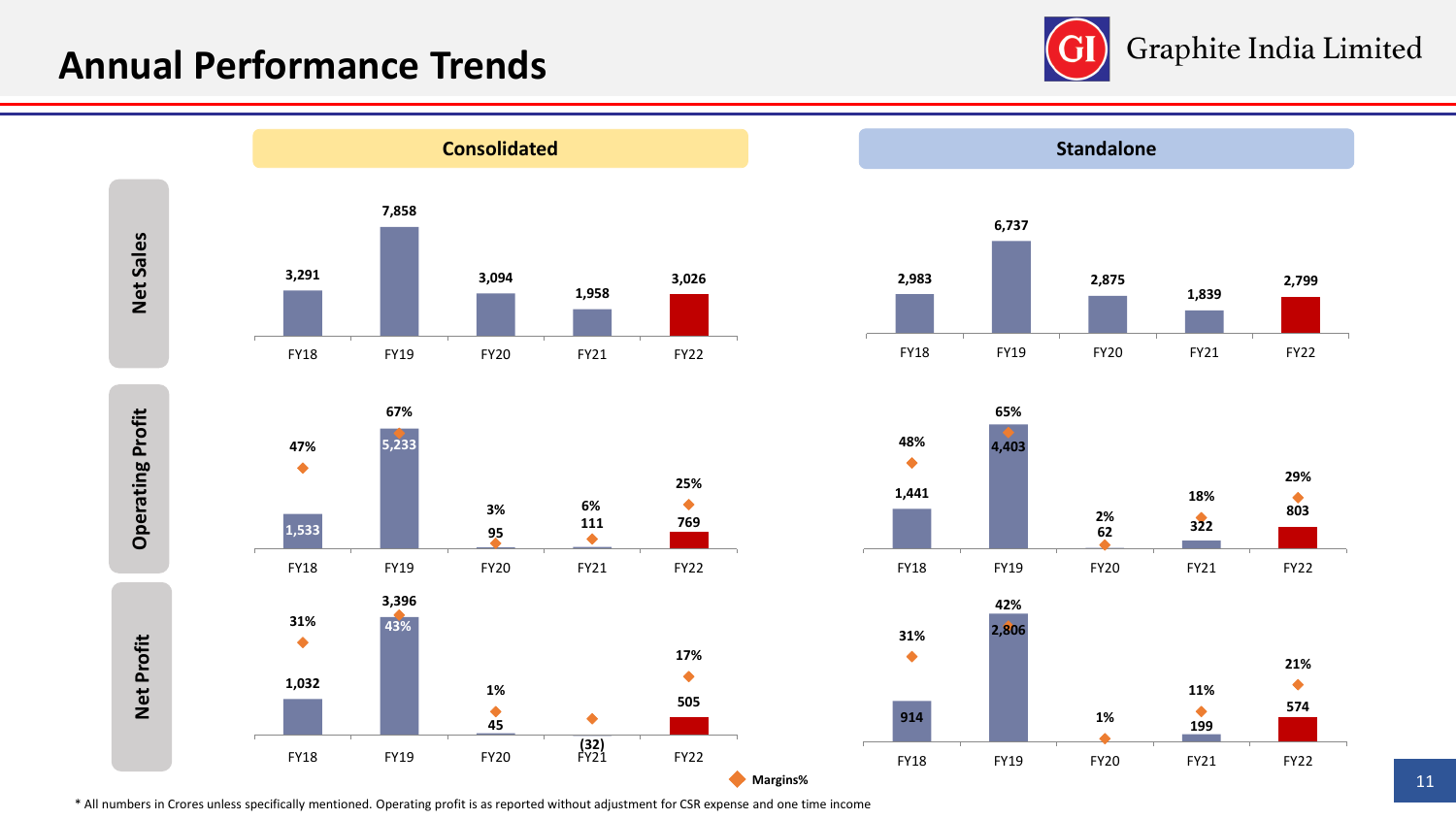## **Quarter Performance Trends**









#### Notes:

1. Operating Profit / (Loss) is including Other Income. Operating profit is as reported without adjustment for CSR expense and one time income

2. All numbers in Crores unless specifically mentioned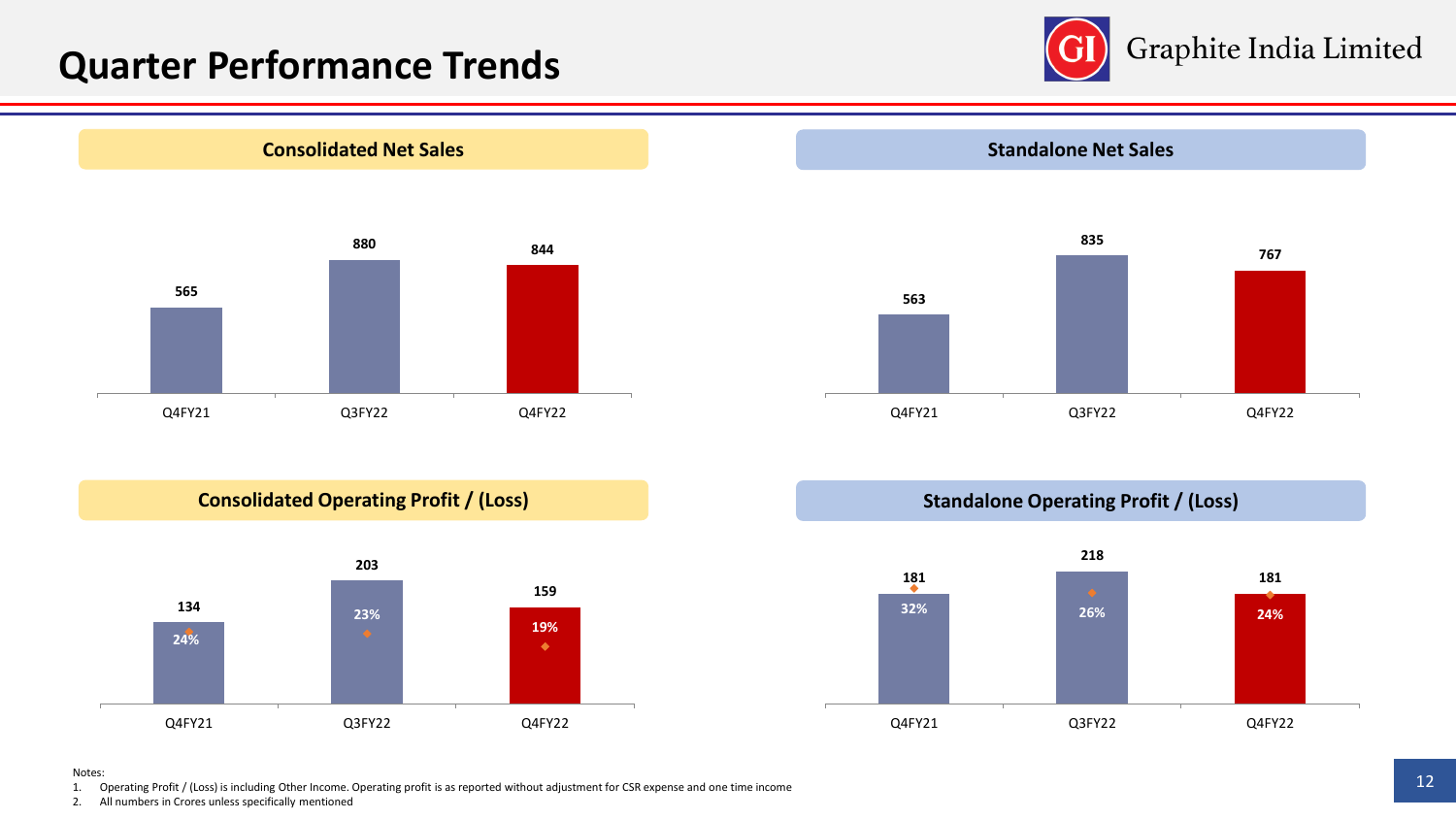## **Quarter Performance Trends**





**Standalone Net Profit / (Loss)**



**Consolidated Capacity Utilization**



**Standalone Capacity Utilization**

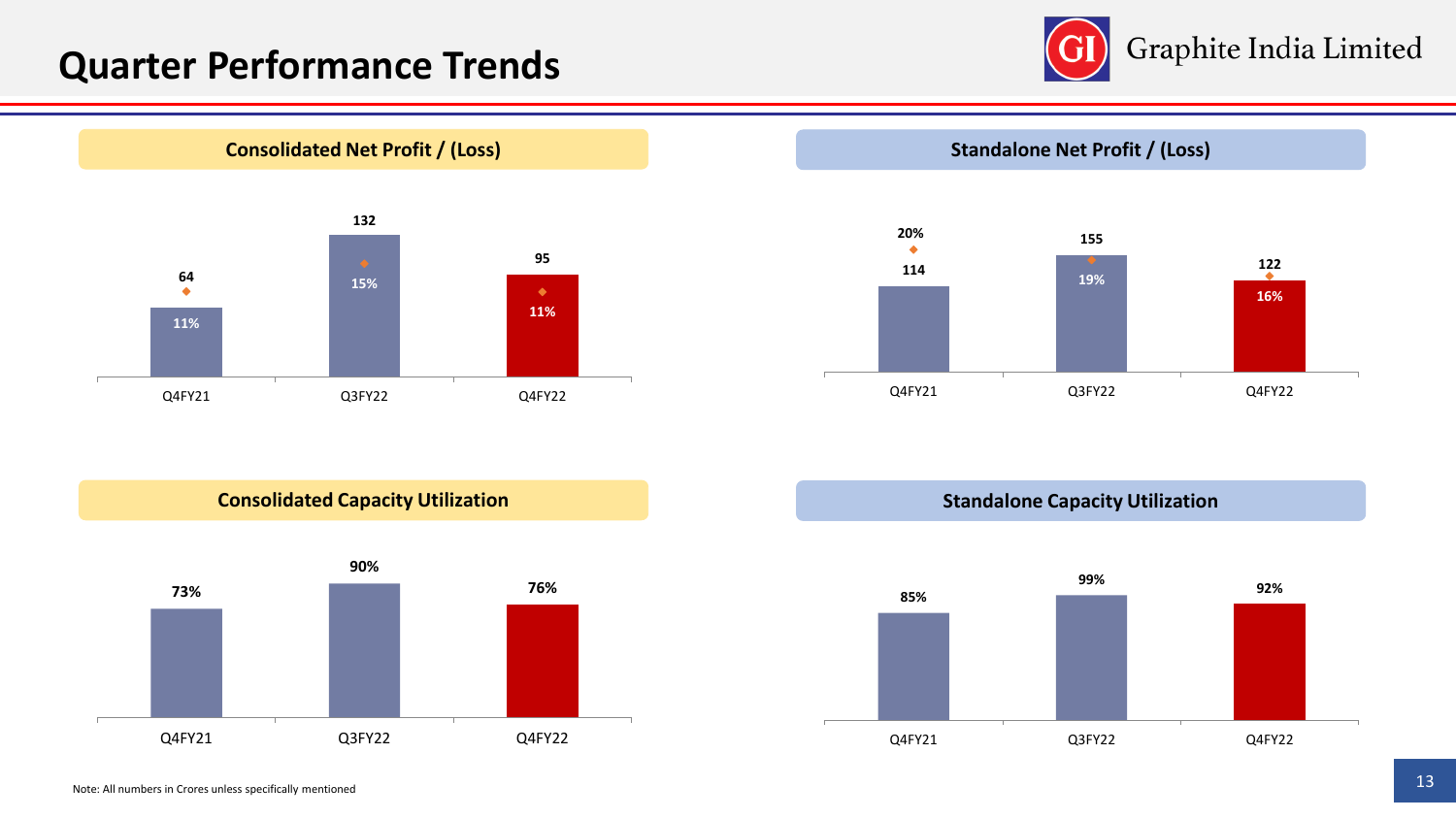

### **Significant financial flexibility available for future organic and inorganic growth**

|                                                    | <b>Consolidated Leverage Profile</b> |               |               |               |               | <b>Standalone Leverage Profile</b>                 |               |               |                          |                |               |
|----------------------------------------------------|--------------------------------------|---------------|---------------|---------------|---------------|----------------------------------------------------|---------------|---------------|--------------------------|----------------|---------------|
| (Rs. Crore)                                        | <b>Mar-22</b>                        | <b>Dec-21</b> | <b>Sep-21</b> | $J$ une- $21$ | <b>Mar-21</b> | (Rs. Crore)                                        | <b>Mar-22</b> | <b>Dec-21</b> | $\sqrt{\mathsf{Sep-21}}$ | <b>June-21</b> | <b>Mar-21</b> |
| <b>Cash &amp; Cash</b><br>Equivalents <sup>1</sup> | 2,774                                | 2,785         | 2,906         | 3,047         | 2,957         | <b>Cash &amp; Cash</b><br>Equivalents <sup>1</sup> | 2,482         | 2,468         | 2,466                    | 2,539          | 2,484         |
| <b>Total Debt</b>                                  | 428                                  | (333)         | (275)         | (267)         | (223)         | <b>Total Debt</b>                                  | (343)         | (249)         | (258)                    | (267)          | (223)         |
| <b>Net Cash</b>                                    | 2,346                                | 2,452         | 2,631         | 2,780         | 2,734         | <b>Net Cash</b>                                    | 2,139         | 2,219         | 2,208                    | 2,272          | 2,261         |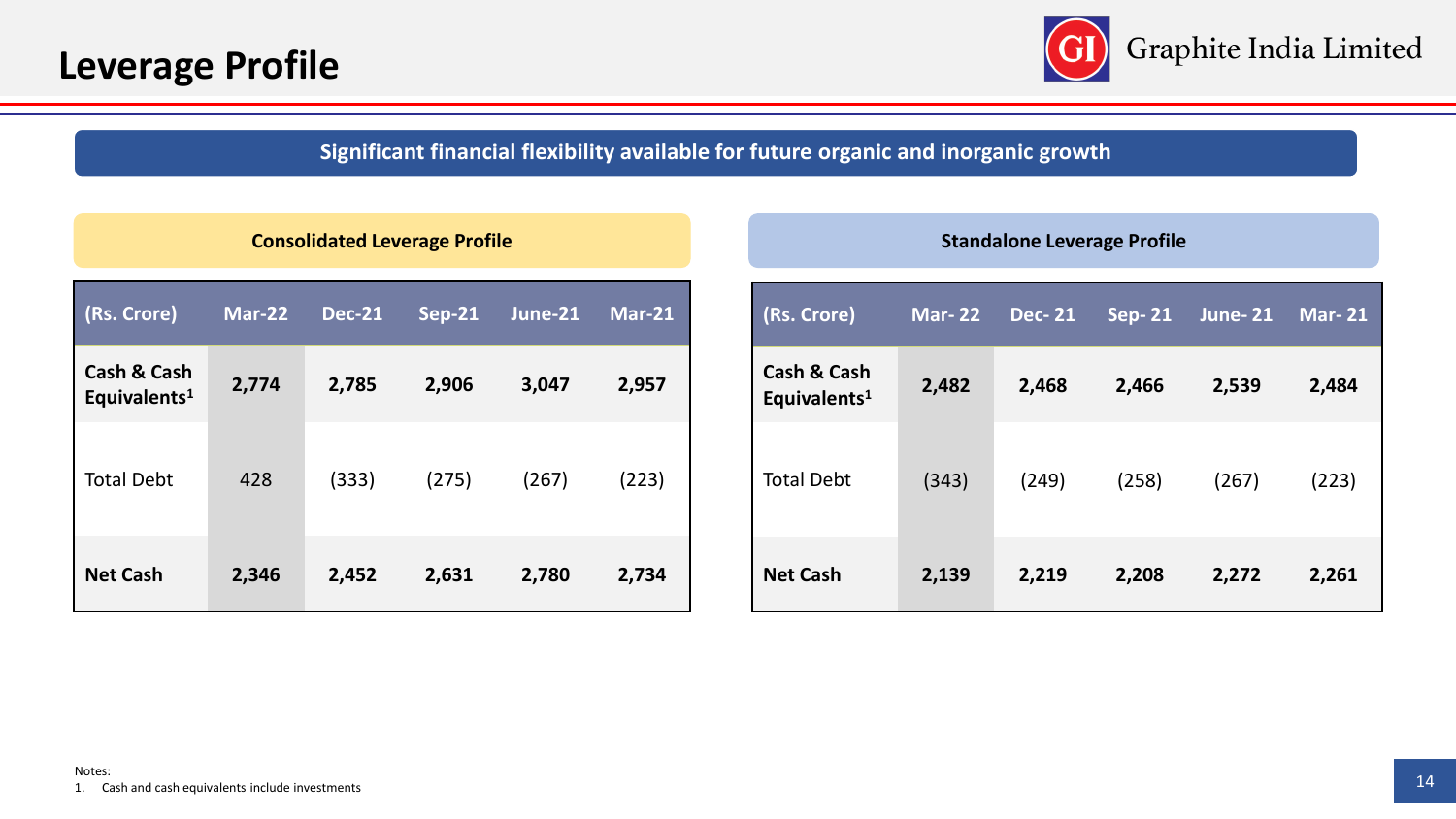

|                                                                                | <b>Full Year</b> | $y - 0 - y$   |            |
|--------------------------------------------------------------------------------|------------------|---------------|------------|
| (Rs. Crore)                                                                    | <b>FY2022</b>    | <b>FY2021</b> | Growth (%) |
| <b>Graphite and Carbon</b>                                                     | 2,808            | 1,813         | 55%        |
| Others                                                                         | 219              | 145           | 51%        |
| Less: Inter Segment Sales                                                      | (1)              | $\ast$        |            |
| <b>Segment Revenue</b>                                                         | 3,026            | 1,958         | 55%        |
| <b>Graphite and Carbon</b>                                                     | 446              | (67)          |            |
| Others                                                                         | 64               | 37            | 73%        |
| Profit / (Loss) before tax and interest                                        | 510              | (30)          |            |
| <b>Finance Cost</b>                                                            | (5)              | (6)           |            |
| Unallocated Income / (expense)                                                 | 204              | 89            | 129%       |
| Profit / (Loss) Before Tax (Before<br><b>Exceptional Items and Associates)</b> | 709              | 53            |            |
| Share of Profit/Loss of an Associate                                           | (16)             | (10)          | 60%        |
| Profit / (Loss) Before Tax                                                     | 693              | 43            |            |

#### **Consolidated Segment Performance Standalone Segment Performance Standalone Segment Performance**

|                                                                                | <b>Full Year</b> | $V - O - V$   |            |
|--------------------------------------------------------------------------------|------------------|---------------|------------|
| (Rs. Crore)                                                                    | <b>FY2022</b>    | <b>FY2021</b> | Growth (%) |
| <b>Graphite and Carbon</b>                                                     | 2,619            | 1,719         | 52%        |
| Others                                                                         | 181              | 120           | 51%        |
| Less: Inter Segment Sales                                                      | $\ast$           | $\ast$        |            |
| <b>Segment Revenue</b>                                                         | 2,800            | 1,839         | 52%        |
| <b>Graphite and Carbon</b>                                                     | 526              | 176           | 199%       |
| Others                                                                         | 26               | 13            | 100%       |
| Profit / (Loss) before tax and interest                                        | 552              | 189           | 192%       |
| <b>Finance Cost</b>                                                            | (4)              | (6)           |            |
| Unallocated Income / (expense)                                                 | 205              | 88            | 133%       |
| Profit / (Loss) Before Tax (Before<br><b>Exceptional Items and Associates)</b> | 753              | 271           | 178%       |
| Share of Profit/Loss of an Associate                                           |                  |               |            |
| Profit / (Loss) Before Tax                                                     | 753              | 271           | 178%       |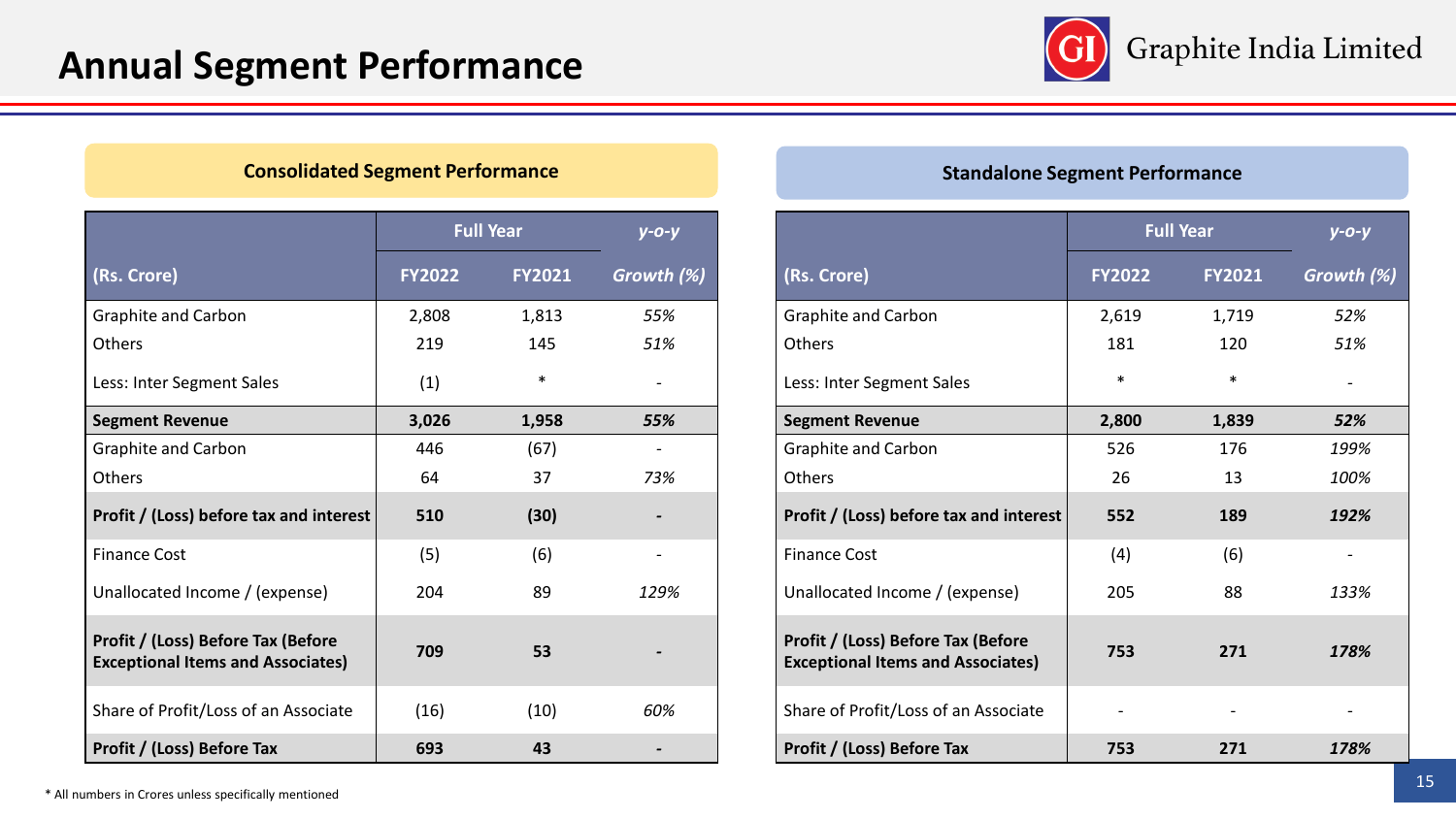

#### **Consolidated Segment Performance**

|                                                                                   | Q <sub>4</sub> |               | $y - 0 - y$          | Q <sub>3</sub> | $q - 0 - q$   |
|-----------------------------------------------------------------------------------|----------------|---------------|----------------------|----------------|---------------|
| (Rs. Crore)                                                                       | <b>FY2022</b>  | <b>FY2021</b> | <b>Growth</b><br>(%) | <b>FY2022</b>  | Growth<br>(%) |
| Graphite and Carbon                                                               | 790            | 527           | 50%                  | 824            | $(4)$ %       |
| Others                                                                            | 54             | 38            | 42%                  | 56             | $(4)$ %       |
| Less: Inter Segment Sales                                                         | *              | $\ast$        |                      | *              |               |
| <b>Segment Revenue</b>                                                            | 844            | 565           | 49%                  | 880            | (4)%          |
| <b>Graphite and Carbon</b>                                                        | 106            | 169           | $(37)$ %             | 123            | (14)%         |
| Others                                                                            | 18             | $\mathbf{1}$  |                      | 12             | 50%           |
| Profit / (Loss) before tax<br>and interest                                        | 124            | 170           | $(27)$ %             | 135            | $(8)$ %       |
| <b>Finance Cost</b>                                                               | (2)            | (1)           | 100%                 | (2)            | 0%            |
| Unallocated Income /<br>(expense)                                                 | 21             | (50)          | (142)%               | 54             | $(61)$ %      |
| Profit / (Loss) Before Tax<br><b>(Before Exceptional Items</b><br>and Associates) | 143            | 119           | 20%                  | 187            | (24)%         |
| Share of Profit/Loss of an<br>Associate                                           | (2)            | (3)           | $(33)\%$             | (3)            | (33)%         |
| Profit / (Loss) Before Tax                                                        | 141            | 116           | 22%                  | 184            | $(23)$ %      |

#### **Standalone Segment Performance**

|                                                          | Q <sub>4</sub> |                | $y - 0 - y$          | Q <sub>3</sub> | $q - 0 - q$                          |
|----------------------------------------------------------|----------------|----------------|----------------------|----------------|--------------------------------------|
| (Rs. Crore)                                              | <b>FY2022</b>  | <b>FY2021</b>  | <b>Growth</b><br>(%) | <b>FY2022</b>  | Growth<br>$(\overline{\mathscr{C}})$ |
| Graphite and Carbon                                      | 726            | 524            | 39%                  | 778            | (7)%                                 |
| Others                                                   | 41             | 39             | 5%                   | 57             | (28)%                                |
| Less: Inter Segment Sales                                | $\ast$         | *              |                      | $\ast$         |                                      |
| <b>Segment Revenue</b>                                   | 767            | 563            | 36%                  | 835            | $(8)$ %                              |
| <b>Graphite and Carbon</b>                               | 137            | 216            | (37)%                | 140            | $(2)$ %                              |
| <b>Others</b>                                            | 5              | $\overline{2}$ | 150%                 | 12             | $(58)$ %                             |
| Profit / (Loss) before tax<br>and interest               | 142            | 218            | $(35)$ %             | 152            | $(7)$ %                              |
| <b>Finance Cost</b>                                      | (1)            | (1)            | 0%                   | (2)            | $(50)\%$                             |
| <b>Unallocated Income</b><br>/(expense)                  | 27             | (49)           | $\blacksquare$       | 55             | (51)%                                |
| Profit / (Loss) Before Tax<br>(Before Exceptional Items) | 168            | 168            | 0%                   | 205            | (18)%                                |
|                                                          |                |                |                      |                |                                      |
| Profit / (Loss) Before Tax                               | 168            | 168            | 0%                   | 205            | $(18)$ %                             |

\* Amounts are below the rounding off norm adopted by the company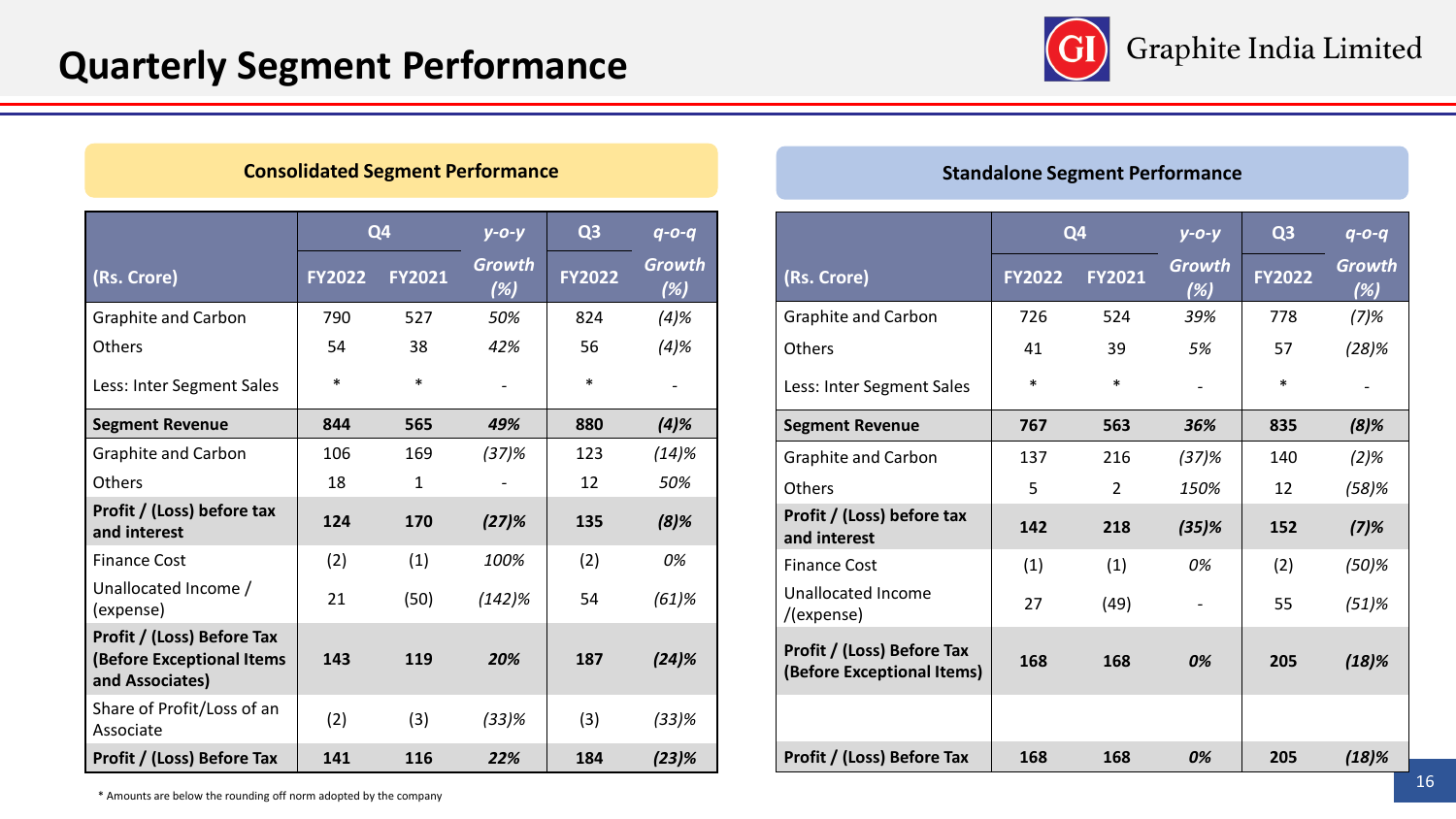

#### **Company Background Industry**

Graphite India is the largest Indian producer of graphite electrodes and one of the largest globally, by total capacity. Its manufacturing capacity of 98,000 tonnes per annum is spread over three plants at Durgapur and Nashik in India and Nurnberg in Germany. The Company has over 40 years of technical expertise in the industry. Exports account for approximately half of the total revenues. Graphite India manufactures the full range of graphite electrodes but stays focused on the higher margin, large diameter, ultra-high power ("UHP") electrodes.

Graphite India is well poised in the global graphite electrode industry through its quality, scale of operations and low cost production base. The Company's competitive edge was particularly evident during the last decade, when low prices for graphite electrodes resulted in many of the leading players generating losses, but Graphite India however remained consistently profitable and declared dividends. Graphite India currently has a conservative leverage profile with significant financial capacity for organic or inorganic expansion.

The Company's strategy is to become further vertically integrated, continue its penetration of new markets and clients as well as pursue value enhancing inorganic growth opportunities. Graphite India also manufactures Calcined Petroleum Coke ("CPC") for use in electrode manufacturing. It is enhancing its presence in value added graphite products for the auto, aerospace, chemical, pharmaceutical, metallurgical and machine tool industries.

The Company also has facilities designed for the manufacture of impervious graphite equipment and glass reinforced plastic pipes and tanks. It has an installed capacity of 18 MW of power generation through hydel route. Graphite India Limited, through its subsidiary has signed a definitive agreement to acquire 46% stake in General Graphene Corporation, a US based company which has developed a breakthrough proprietary technology which would allow them to produce large area, low cost graphene sheets in industrial volumes for commercial applications.

Graphite electrodes are used in electric arc furnace ("EAF") based steel mills and is a consumable item for the steel industry. The graphite electrode industry is highly consolidated with the top five major global players accounting for almost 75% of the high end UHP electrode capacity. Majority of this capacity however, is currently located in high cost regions like US, Europe and Japan. The manufacturing process for the high end UHP electrodes is technology intensive and is a constraint for the entry of new players.